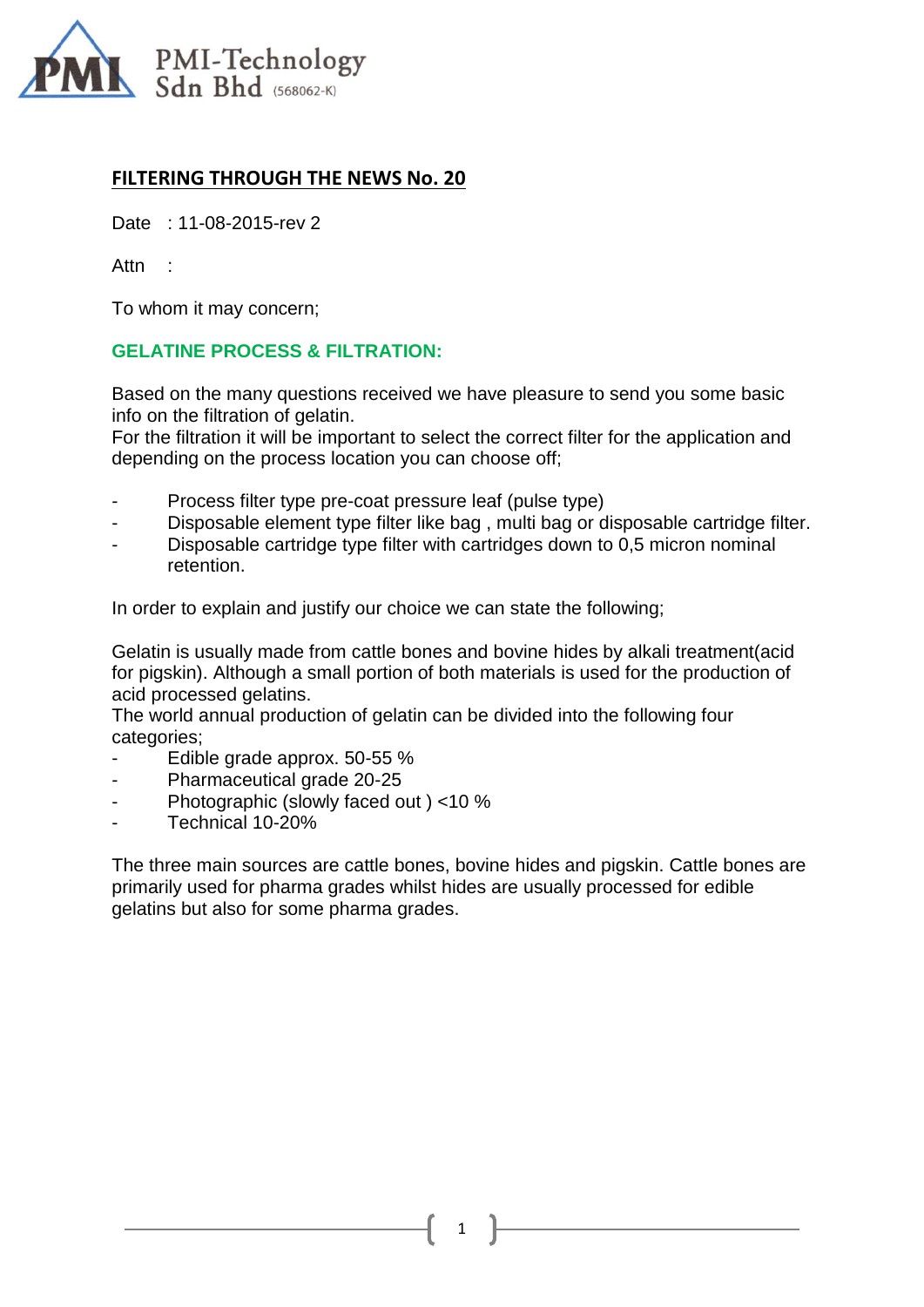

The enclosed info describes the process in great detail and we have experience in all three process steps. In the past many horizontal leaf type filters where used with thick paper sheets and additional pre-coat to give depth filtration to ensure the coarse suspended particles are stopped. In the process we also saw centrifuges by AlfaLaval and Gea/Westfalia replacing filters.

In a next step (secondary filtration) fine suspended particles had to be removed and here a leaf filter or Pulse type filter is used using both pre-coat and body feed to remove also residual grease and bring down the bacterial population. Extra thick precoat is no exception (normal= 1 kg/sqm but in some cases up to 3 kg/sqm)



With the selection of the correct filter aid filtration result with  $< 0.5$  ppm residual solids can be achieved.

After the ion exchange units there is another filter application to remove the residual suspended particles from the partially concentrated (14-18%) gelatin. Here we also use a pre-cat leaf or tube filter with body feed during the entire run.

Behind the main filters located at primary filtration we recommend the use of police type bag filters with 1-5 micron bags.

After the ion exchange units we would use bag filters as police filters (following the main filters) too.

After the multi stage evap and before the final evap we want to make sure the gelatin is filtered to have no more solids that need to be removed before packaging. Special pleated expensive cartridge can be used as well as the std spiral wound cartridges.

2

Cartridges with nominal retention of 1 and even < 1 micron are used .